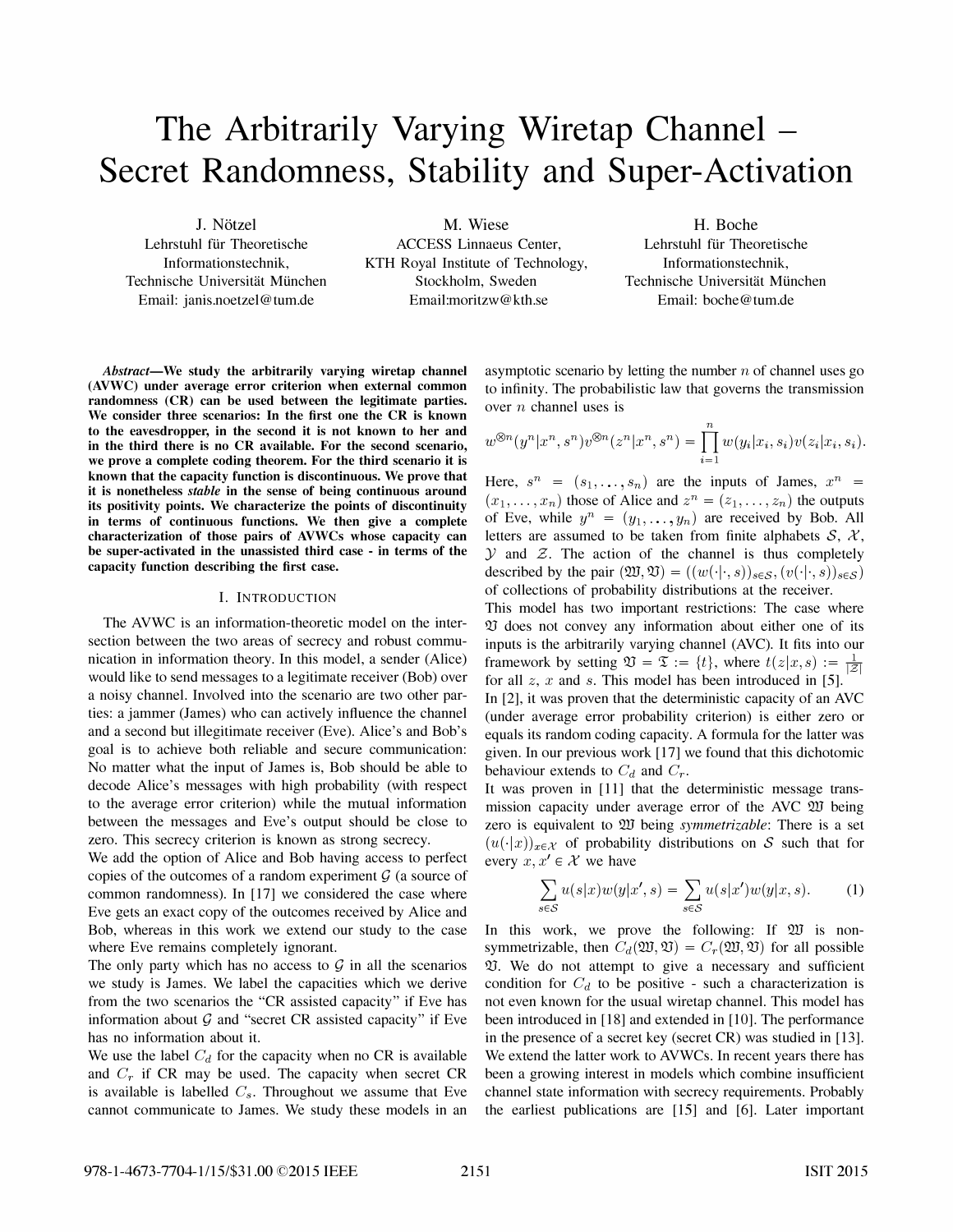developments are [3] and [4], among the recent ones is [12]. A surprising result that was discovered recently in [8] is that of super-activation of AVWCs. This effect was until then only known for information transmission capacities in quantum information theory.

The work [8] gave an explicit example of super-activation, but a deeper understanding of the effect was not achieved. We give a complete characterization of the effect in terms of  $C_r$ . In [17] it was proven that  $C_r$  is a continuous quantity, and while the statement may seem trivial at first sight, it becomes highly nontrivial when the following are taken into account: There is at least no obvious way to deduce this statement directly from the definition of capacity, without first proving a coding result. The latter route was taken in [17] where it was proven and stated in Theorem 8 that

$$
C_r(\mathfrak{W}, \mathfrak{V}) = \lim_{n \to \infty} \frac{1}{n} \max_{p \in \mathcal{P}(\mathcal{U}_n)} \max_{U \in C(\mathcal{U}_n, \mathcal{X}^n)} \tag{2}
$$

$$
\left(\min_{q \in \mathcal{P}(S^n)} I(p; W_q^n \circ U) - \max_{q \in \mathcal{P}(S^n)} I(p; V_q^n \circ U)\right).
$$

holds. Here,  $\mathcal{U}_n$  denotes a finite set. For further notation see Section II. We are now able to go beyond this result: By utilizing an approach which is based on the work [11] we are able to prove continuity results even for  $C_d$ . As was argued in [7], the continuous dependence of the performance of a communication system on the relevant system parameters is of central importance.

In contrast to  $C_r$ ,  $C_d$  is not a continuous function of the channel. This casts a flashlight on the importance of distributed resources in communication networks - in this case the use of small amounts of CR. One may now be tempted to think that the transmission of messages over AVWCs without the use of CR is an adventurous task. We prove here that such a perception is wrong: Our analysis shows that  $C_d$  is continuous around its positivity points, and we are able to give an exact characterization of the discontinuity points which relies purely on the computation of functions that are continuous themselves. Thus, positivity of  $C_d$  is *stable* under small variations of the system.

Concerning super-activation we give a characterization of pairs  $(\mathfrak{W}_i, \mathfrak{V}_i)$   $(i = 1, 2)$  for which it is possible only in terms of  $C_r$ . We take the space for a short explanation here: For any two given AVWCs  $(\mathfrak{W}_1, \mathfrak{V}_1)$  and  $(\mathfrak{W}_2, \mathfrak{V}_2)$ , we define  $(\mathfrak{W}_1 \otimes \mathfrak{W}_2, \mathfrak{V}_1 \otimes \mathfrak{V}_2)$  to equal

$$
((w_1(\cdot|\cdot,s)\otimes w_2(\cdot|\cdot,s'))_{s,s'\in\mathcal{S}},(v_1(\cdot|\cdot,s)\otimes v_2(\cdot|\cdot,s'))_{s,s'\in\mathcal{S}}),
$$

where two channels  $w, w'$  with input alphabets  $A, A'$  and output alphabets  $\mathcal{B}, \mathcal{B}'$  define  $w \otimes w'$  with input alphabet  $\mathcal{A} \times \mathcal{A}'$ and output alphabet  $\mathcal{B} \times \mathcal{B}'$  via its transition probabilities  $(w \otimes w')((b, b')|(a, a')) := w(b|a)w'(b'|a')$  for all possible in-and output letters. Since all state alphabets are assumed to be finite, there is no loss of generality in this definition. Then,

$$
C_d(\mathfrak{W}_1 \otimes \mathfrak{W}_2, \mathfrak{V}_1 \otimes \mathfrak{V}_2) \geqslant C_d(\mathfrak{W}_1, \mathfrak{V}_1) + C_d(\mathfrak{W}_2, \mathfrak{V}_2)
$$

follows trivially from the definition of  $C^{(1)}$ . In contrast, if

$$
C_d({\mathfrak{W}}_1\otimes{\mathfrak{W}}_2,{\mathfrak{V}}_1\otimes{\mathfrak{V}}_2)>C_d({\mathfrak{W}}_1,{\mathfrak{V}}_1)+C_d({\mathfrak{W}}_2,{\mathfrak{V}}_2)
$$

holds, we speak of super-additivity and if even

$$
C_d(\mathfrak{W}_1, \mathfrak{V}_1) = C_d(\mathfrak{W}_2, \mathfrak{V}_2) = 0,
$$
 (3)

$$
C_d(\mathfrak{W}_1 \otimes \mathfrak{W}_2, \mathfrak{V}_1 \otimes \mathfrak{V}_2) > 0 \tag{4}
$$

we speak of super-activation. It turns out via our Theorem 11 that the effect is connected to the super-activation of  $C_r$ , if the latter occurs.

As mentioned already, we also extend earlier research to the case where a linear amount of secret bits of CR can be used. Our restriction to positive rates of CR allows us to give an elegant formula for the corresponding capacity  $C_s$  as follows: For every  $G > 0$ , it holds

$$
C_s(\mathfrak{W}, \mathfrak{V}, G) = \min\{C_r(\mathfrak{W}, \mathfrak{V}) + G, C_r(\mathfrak{W}, \mathfrak{T})\}.
$$
 (5)

This formula is generally 'hard to compute' in the sense that it requires one to calculate the limit in the formula (2) - as long as  $G < C_r(\mathfrak{W}, \mathfrak{T}) - C_r(\mathfrak{W}, \mathfrak{V})$ . If this condition is not met, then  $C_s(\mathfrak{W}, \mathfrak{V}) = C_r(\mathfrak{W}, \mathfrak{T})$ . Since the latter is the usual capacity of the AVC W, we conclude that if enough secret CR is available, the capacity of the system can be much more efficiently described - by a formula which does not require regularization anymore!

#### II. NOTATION AND DEFINITIONS

All alphabets in this work are finite. Let  $A$  be a set. Its cardinality is denoted  $|\mathcal{A}|$ ,  $\mathcal{P}(\mathcal{A})$  denotes the set of probability distributions on it. The one-norm distance between  $p, p' \in$  $\mathcal{P}(\mathcal{A})$  is  $||p - p'||_1 = \sum_{a \in \mathcal{A}} |p(a) - p'(a)|$ . The expectation of  $f : A \to \mathbb{R}$  is written  $\mathbb{E} f$  (the underlying distribution will always be clear from the context). Each  $a^n \in \mathcal{A}^n$  defines an *n*-type  $N(\cdot|a^n) \in \mathcal{P}(\mathcal{A})$  via  $N(a|a^n) := |\{i : a_i = a\}|$  and  $\overline{N}(\cdot|a^n) := \frac{1}{n}N(\cdot|a^n)$ . The set of all *n*-types is  $\mathcal{P}_0^n(\mathcal{A})$ . Each  $p \in \mathcal{P}_0^n(\mathcal{A})$  defines the typical set  $T_p := \{a^n : \overline{N}(\cdot|a^n) =$  $p(\cdot)$ . Given  $A' \subset A$ , the indicator function on  $A'$  is written  $\mathbb{1}_{\mathcal{A}}$ . We set  $[N] := \{1, \ldots, N\}$ . The set of channels mapping elements from A to B is denoted  $C(A, B)$ . Every channel w is uniquely represented by its set  $\{w(b|a)\}_{a\in\mathcal{A},b\in\mathcal{B}}$  of transition probabilities. For  $w, w' \in C(A, \mathcal{B})$  we set  $||w - w'|| :=$  $\max_{a \in \mathcal{A}} ||w(\cdot|a) - w'(\cdot|a)||_1$ . If  $p \in \mathcal{P}(\mathcal{A})$  and  $q \in \mathcal{P}(\mathcal{B})$ ,  $p \otimes q \in \mathcal{P}(\mathcal{A} \times \mathcal{B})$  is defined by  $(p \otimes q)(a, b) := p(a)q(b)$  and  $p^{\otimes n} \in \mathcal{P}(\mathcal{A}^n)$  via  $p^{\otimes n}(a^n) := \prod_{i=1}^n p(a_i)$ . If  $w \in C(\mathcal{A} \times \mathcal{B}, \mathcal{C})$ and  $p \in \mathcal{P}(\mathcal{B})$  then  $w_p(c|a) := \sum_b p(b)w(c|a, b)$ .

The Shannon entropy of  $p \in \mathcal{P}(\mathcal{A})$  is denoted by  $H(p)$ , the relative entropy between two probability distributions  $p, q \in \mathcal{P}(\mathcal{A})$  by  $D(p||q)$ . Both exp and log are defined with respect to base 2. Every  $p \in \mathcal{P}(\mathcal{A})$  and  $w \in C(\mathcal{A}, \mathcal{B})$  defines a random variable  $(A, B)$  via  $\mathbb{P}((A, B) = (a, b)) = p(a)w(b|a)$  $\forall a \in \mathcal{A}, b \in \mathcal{B}$ . We set  $I(p; w) := I(A; B)$ . Throughout,  $o: [0, 1/2] \rightarrow \mathbb{R}_+$  is a symbol for any function satisfying  $\lim_{x\to 0} o(x) = 0$ . We now define codes, rates and capacities. Throughout,  $(\mathfrak{W}, \mathfrak{V})$  denotes an AVWC.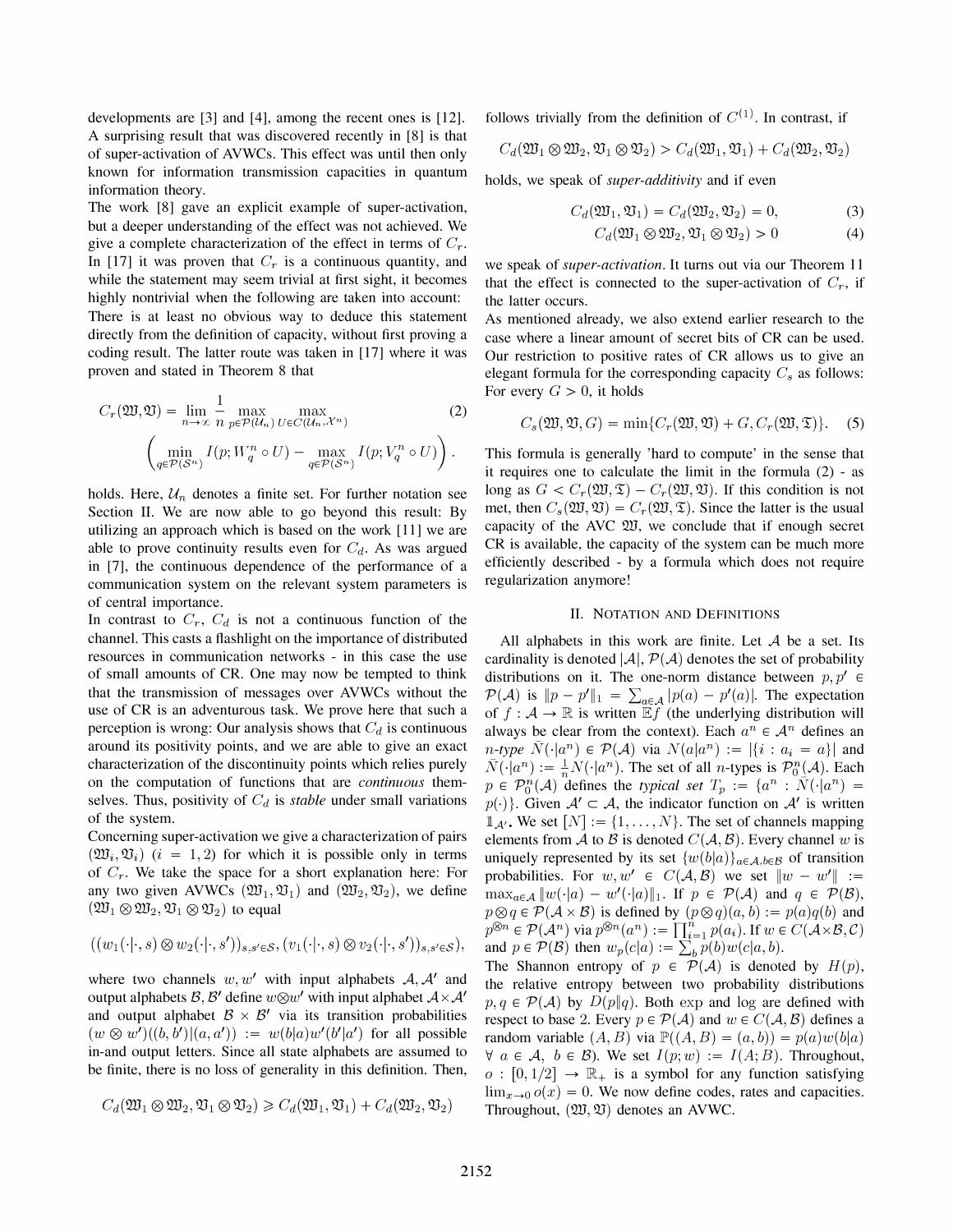**Definition 1.** A CR assisted code  $\mathcal{K}_n$  for  $(\mathfrak{W}, \mathfrak{V})$  consists of: two natural numbers K and  $\Gamma$ , a set of encoders  $\{E^{\gamma}\}_{\gamma \in \Gamma} \subset$  $C([K], \mathcal{X}^n)$  and a collection  $(D_k^{\gamma})_{k,\gamma=1}^{K,\Gamma}$  of subsets  $D_k^{\gamma}$  of  $\mathcal{Y}^n$  satisfying  $D_k^{\gamma} \cap D_{k'}^{\gamma} = \emptyset$  for all  $\gamma \in [\Gamma]$ , whenever  $k \neq k'$ . Every such code defines the random variables  $S_{s^n} := (\hat{\mathfrak{K}}_n, \hat{\mathfrak{K}}'_n, \hat{\mathfrak{b}}_n, \hat{\mathfrak{X}}_n, \hat{\mathfrak{Y}}_s^n, \hat{\mathfrak{Z}}_s^n)$  (sn  $\in \mathcal{S}^n$ ) via

$$
\mathbb{P}(S_{s^n} = (k, k', \gamma, x^n, y^n, z^n))
$$
  
:= 
$$
\frac{1}{\Gamma \cdot K} E^{\gamma}(x^n | k) \mathbb{1}_{D_{k'}^{\gamma}}(y^n) w^{\otimes n}(y^n | s^n, x^n) v^{\otimes n}(z^n | s^n, x^n).
$$

The average error of  $\mathcal{K}_n$  is

$$
e(\mathcal{K}_n) = 1 - \min_{s^n \in \mathcal{S}^n} \frac{1}{K\Gamma} \sum_{k,\gamma=1}^{K,\Gamma} \sum_{x^n} E^\gamma(x^n|k) w^{\otimes n} (D_k^\gamma|s^n,x^n).
$$

For every  $s^n$ , the average success probability is

$$
d_{s^n}(\mathcal{K}_n) = \frac{1}{K\Gamma}\sum_{k,\gamma=1}^{K,\Gamma}\sum_{x^n}E^\gamma(x^n|k)w^{\otimes n}(D_k^\gamma|s^n,x^n).
$$

**Definition 2.** A secure CR assisted coding scheme for  $(\mathfrak{W}, \mathfrak{V})$ operating at rate R consists of a sequence  $(K_n)_{n\in\mathbb{N}}$  of CR assisted codes such that

$$
\lim_{n \to \infty} e(K_n) = 0, \qquad \liminf_{n \to \infty} \frac{1}{n} \log(K_n) = R,
$$
  
and 
$$
\limsup_{n \to \infty} \max_{s^n \in S^n} I(\mathfrak{K}_n; \mathfrak{Z}_{s^n} | \mathfrak{b}_n) = 0.
$$

If  $\Gamma_n = 1$  for all  $n \in \mathbb{N}$ ,  $(\mathcal{K}_n)_{n \in \mathbb{N}}$  is called deterministic.

**Definition 3.** A secure coding scheme K for  $(\mathfrak{W}, \mathfrak{V})$  operating at rate R and using an amount  $G_{\mathfrak{K}} > 0$  of secret CR consists of a sequence  $(K_n)_{n \in \mathbb{N}}$  of CR assisted codes satisfying

$$
\lim_{n \to \infty} \frac{1}{n} \log \Gamma_n = G_{\mathfrak{K}}, \qquad \liminf_{n \to \infty} \frac{1}{n} \log(K_n) = R,
$$
  

$$
\lim_{n \to \infty} e(K_n) = 0, \qquad \limsup_{n \to \infty} \max_{s^n \in S^n} I(\mathfrak{K}_n; \mathfrak{Z}_{s^n}) = 0.
$$

Remark 4. The amount of CR is only quantified when it is kept secret from Eve. The reason for this becomes clear from  $[17]$ , where it is proven that already a logarithmic number of bits of CR is sufficient to achieve the full capacity  $C_r$ .

**Definition 5.** Let  $(\mathfrak{W}, \mathfrak{V})$  be an AVWC. Let  $G > 0$ .  $C_s(\mathfrak{W}, \mathfrak{V}, G)$  is the supremum over all  $R \geq 0$  such that there is a secure coding scheme K for  $(\mathfrak{W},\mathfrak{V})$  operating at rate R and using an amount G of secret CR.

Further,  $C_d(\mathfrak{W}, \mathfrak{V})$  is the supremum over all  $R \geq 0$  such that there is a secure deterministic coding scheme  $K$  at rate  $R$ . Finally,  $C_r(\mathfrak{W},\mathfrak{V})$  is the supremum over all  $R \geq 0$  such that

there exists a secure CR assisted coding scheme  $K$  at rate R.

Let  $M_f$  be the set of all finite sets of elements of  $C(\mathcal{X}, \mathcal{Y})$ . Define  $F: M_f \to \mathbb{R}_+$  by setting, for each  $\mathfrak{W} = (w(\cdot | \cdot, s))_{s \in \mathcal{S}},$ 

$$
F(\mathfrak{W}):=\max_{u}\min_{x\neq x'}\|\sum_{s\in\mathcal{S}}(u(s|x)w(\cdot|s,\hat{x})-u(s|\hat{x})w(\cdot|s,x))\|_1
$$

Then  $F(\mathfrak{W}) = 0$  is equivalent to 'the AVC  $\mathfrak{W}$  is symmetrizable'. As a metric on the set of AVWCs we use the Hausdorff-distance, defined by setting for AVCs  $\mathfrak{W}, \mathfrak{W}', g(\mathfrak{W}, \mathfrak{W}') := \max_{s \in \mathcal{S}} \min_{\tilde{s} \in \mathcal{S}} ||w(\cdot|s, \cdot) - w'(\cdot|\hat{s}, \cdot)||$  and for AVWCs  $(\mathfrak{W}, \mathfrak{V}), (\mathfrak{W}', \mathfrak{V}')$  $w'(\cdot|\hat{s},\cdot)|$  and for  $d((\mathfrak{W}, \mathfrak{V}),(\mathfrak{W}', \mathfrak{V}')) :=$ 

 $\max\{g(\mathfrak{W},\mathfrak{W}'),g(\mathfrak{W}',\mathfrak{W}),g(\mathfrak{V},\mathfrak{V}'),g(\mathfrak{V}',\mathfrak{V})\}.$ 

### III. MAIN RESULTS

Throughout this section, let  $(\mathfrak{W}, \mathfrak{V})$  denote an AVWC.

**Theorem 6.** With  $\Sigma$  as defined in the introduction, it holds

$$
C_s(\mathfrak{W}, \mathfrak{V}, G) = \min\{C_r(\mathfrak{W}, \mathfrak{V}) + G, C_r(\mathfrak{W}, \mathfrak{T})\}.
$$
 (6)

**Corollary 7.** For every  $G > 0$ , the function  $(\mathfrak{W}, \mathfrak{V}) \mapsto$  $C_s(\mathfrak{W}, \mathfrak{V}, G)$  is continuous.

**Theorem 8** (Symmetrizability properties of  $C_d$ ).

1) If  $\mathfrak W$  is symmetrizable, then  $C_d(\mathfrak W, \mathfrak V) = 0$ .

**2)** If 
$$
\mathfrak{W}
$$
 is non-symmetricable, then  $C_d(\mathfrak{W}, \mathfrak{V}) = C_r(\mathfrak{W}, \mathfrak{V})$ .

**Theorem 9** (Stability of  $C_d$ ). If  $(\mathfrak{W}, \mathfrak{V})$  satisfies  $C_d(\mathfrak{W}, \mathfrak{V})$  > 0 then there is  $\epsilon > 0$  such that for all  $(\mathfrak{W}', \mathfrak{V}')$  with  $d((\mathfrak{W}, \mathfrak{V}), (\mathfrak{W}', \mathfrak{V}')) \leq \epsilon$  we have  $C_d(\mathfrak{W}', \mathfrak{V}') > 0$ .

## **Theorem 10** (Discontinuity properties of  $C_d$ ).

1)  $C_d$  is discontinuous in the point  $(\mathfrak{W},\mathfrak{V})$  if and only if it holds:  $C_r(\mathfrak{W},\mathfrak{V}) > 0$  and  $F(\mathfrak{W}) = 0$  but for all  $\epsilon > 0$  there is  $\mathfrak{W}_{\epsilon}$  such that  $d(\mathfrak{W}, \mathfrak{W}_{\epsilon}) < \epsilon$  and  $F(\mathfrak{W}_{\epsilon}) > 0$ .

2) If  $C_d$  is discontinuous in the point  $(\mathfrak{W}, \mathfrak{V})$  then it is discontinuous for all  $\mathfrak V$  for which  $C_r(\mathfrak W, \mathfrak V) > 0$ .

It has been proven by explicit example in [9], Section V, that the function  $(\mathfrak{W}, \mathfrak{V}) \mapsto C_d(\mathfrak{W}, \mathfrak{V})$  can have discontinuity points.

Our next result is probably the most interesting in this work, since it sheds additional light on a new phenomenon: the superactivation of 'the' secrecy capacity of AVWCs:

**Theorem 11** (Characterization of super-activation of  $C_d$ ). Let  $(\mathfrak{W}_i, \mathfrak{V}_i)_{i=1,2}$  be AVWCs.

1) If  $C_d(\mathfrak{W}_1, \mathfrak{V}_1) = C_d(\mathfrak{W}_2, \mathfrak{V}_2) = 0$ , then  $C_d(\mathfrak{W}_1 \otimes$  $\mathfrak{W}_2, \mathfrak{V}_1 \otimes \mathfrak{V}_2$  > 0 iff  $\mathfrak{W}_1 \otimes \mathfrak{W}_2$  is not symmetrizable and  $C_r(\mathfrak{W}_1 \otimes \mathfrak{W}_2, \mathfrak{V}_1 \otimes \mathfrak{V}_2) > 0.$ 

2) There exist AVWCs which exhibit the above behaviour. 3) If  $C_r$  shows super-activation for  $(\mathfrak{W}_1, \mathfrak{V}_1)$  and  $(\mathfrak{W}_2, \mathfrak{V}_2)$ , then  $C_d$  shows super-activation for  $(\mathfrak{W}_1, \mathfrak{V}_1)$  and  $(\mathfrak{W}_2, \mathfrak{V}_2)$ if and only if at least one of  $\mathfrak{W}_1$  or  $\mathfrak{W}_2$  is non-symmetrizable. 4) If  $C_r$  shows no super-activation for  $(\mathfrak{W}_1, \mathfrak{V}_1)$  and  $(\mathfrak{W}_2,\mathfrak{V}_2)$  then super-activation of  $C_d$  can only happen if  $\mathfrak{W}_1$  is non-symmetrizable and  $\mathfrak{W}_2$  is symmetrizable and  $C_r(\mathfrak{W}_1,\mathfrak{V}_1) = 0$  and  $C_r(\mathfrak{W}_2,\mathfrak{V}_2) > 0$ . The statement is independent of the specific labelling.

While Theorem 11 offers a complete characterization, it does not give any explicit examples - fortunately an example has already been given in [8]. Theorem 11 now allows the systematic construction of such examples.

## A. Technical definitions and facts

An important part of our results concerning  $C_d^{(1)}$  builds on the mathematical structure that was developed in [11].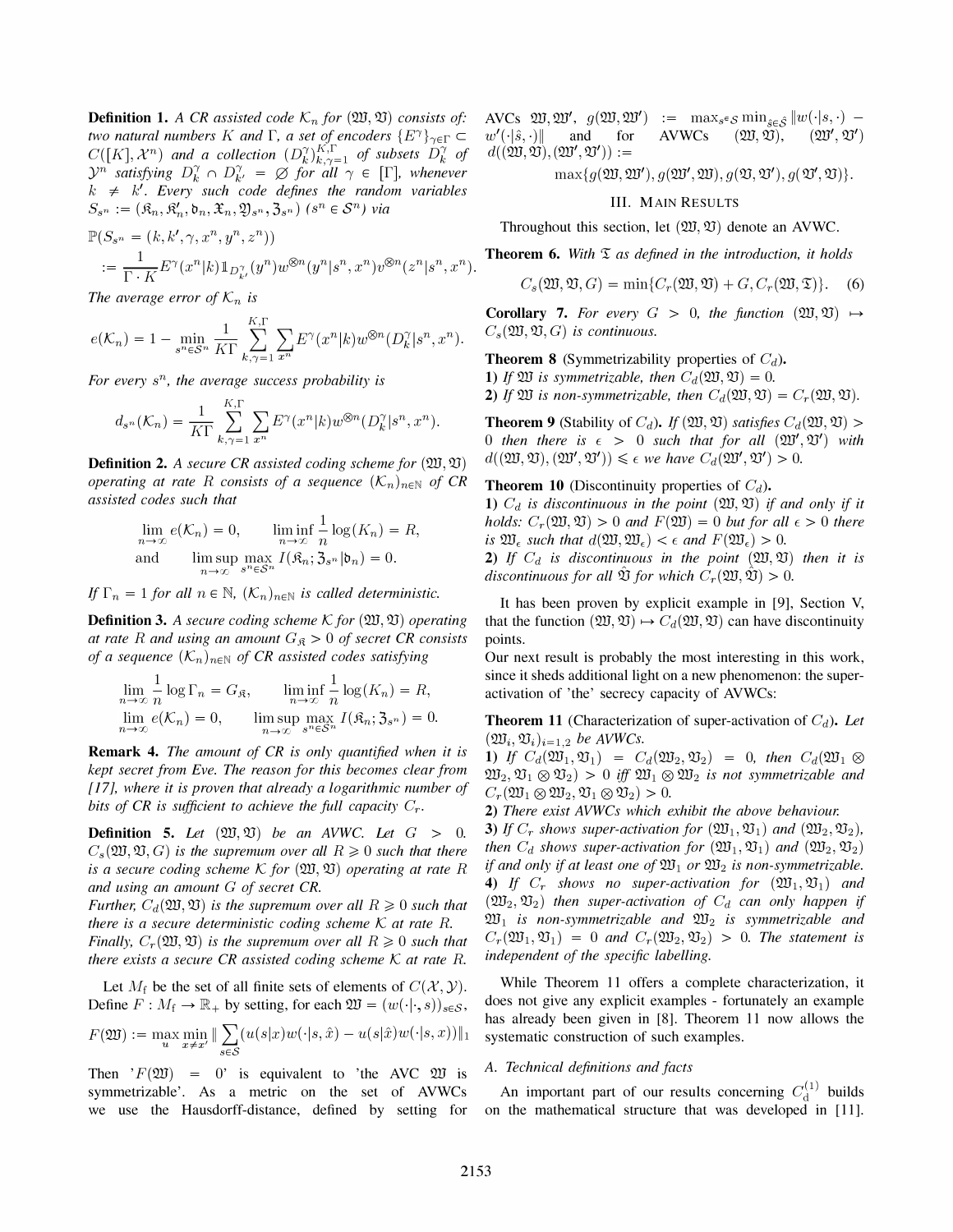The codes developed there are based on i.i.d. sampling of codewords which are all taken from one and the same set  $T_p$ . We use the same distribution for sampling our codewords. This ensures seamless connectivity to the results of [11].

Our notion of typicality is as follows: for arbitrary finite sets  $A, B$ , every  $p \in \mathcal{P}(\mathcal{A}), \tilde{v} \in C(\mathcal{A}, \mathcal{B}), \delta > 0$  and  $a^n \in \mathcal{A}^n$  we define  $p_{AB} \in \mathcal{P}(\mathcal{A} \times \mathcal{B})$  via  $p_{AB}(a, b) := \overline{N}(a|a^n)\tilde{v}(b|a)$  and

$$
T_{p,\delta}^n := \{ a^n \in \mathcal{A}^n : D(\bar{N}(\cdot | a^n) \| p) \leq \delta \},\tag{7}
$$

$$
T_{\tilde{v},\delta}(a^n) := \{b^n : D(\bar{N}(\cdot|a^n,b^n)\|p_{AB}) \leq \delta\}.
$$
 (8)

We also set, for every  $p \in \mathcal{P}(\mathcal{X})$  and AVWC  $(\mathfrak{W}, \mathfrak{V})$ .

$$
E(p) := \max_{q \in \mathcal{P}(\mathcal{S})} I(p; v_q) \text{ and } B(p) := \min_{q \in \mathcal{P}(\mathcal{S})} I(p; w_q). \tag{9}
$$

Our most important tool is the Chernoff-Hoeffding bound:

**Lemma 12.** Let  $b > 0$ ,  $\varepsilon \in [0, 1/2]$  and  $Z_1, \ldots, Z_L$  be i.i.d. random variables with values in [0, b] and  $\nu := \mathbb{E}(Z_1)$ . Then

$$
\mathbb{P}\left\{\frac{1}{L}\sum_{l=1}^{L} Z_i \notin \left[(1\pm\varepsilon)\nu\right]\right\} \leqslant 2\exp\left(-L\cdot\frac{\varepsilon^2\cdot\nu}{3\cdot b}\right),\quad(10)
$$

where  $[(1 \pm \varepsilon)\nu]$  denotes the interval  $[(1-\varepsilon)\nu, (1+\varepsilon)\nu]$ .

## IV. PROOFS

We only give brief sketches of the main ideas behind our proofs here. The full proofs may be found in the accompanying paper [16].

Sketch of proof for the converse part of Theorem 6: Let  $(K_n)_{n \in \mathbb{N}}$  be a secure coding scheme which is assisted by secret CR and operating at rate  $R \ge 0$  and satisfying  $\limsup_{n\to\infty} \frac{1}{n} \log \Gamma_n = G \geqslant 0$ . We have  $H(\mathfrak{K}_n | \mathfrak{K}_n', \mathfrak{b}_n) \approx 0$ from Fano's inequality and  $\max_{s^n} I(\hat{\mathfrak{K}}_n; \mathfrak{Z}_s) \approx 0$  by assumption. Thus  $\log R \approx I(\mathfrak{K}_n; \mathfrak{K}'_n | \mathfrak{b}_n) - I(\mathfrak{K}_n; \mathfrak{Z}_{s^n})$ . Since  $H(\mathfrak{K}_n | \mathfrak{Z}_{s^n}) \leq H(\mathfrak{K}_n | \mathfrak{Z}_{s^n}, \mathfrak{d}_n) + H(\mathfrak{b}_n)$  we get

$$
\forall s^{n} : nR \approx I(\mathfrak{K}_{n}; \mathfrak{K}_{n}'|\mathfrak{b}_{n}) - I(\mathfrak{K}_{n}; \mathfrak{Z}_{s^{n}}|\mathfrak{b}_{n}) + n \cdot G, \quad (11)
$$

In [17] it was proven that there is (asymptotically) no loss in replacing  $\mathfrak{d}_n$  with a  $\mathfrak{d}'_n$  that has at most polynomial support. This and an application of the data processing inequality yields

$$
\forall s^{n} \in \mathcal{S}^{n}, q \in \mathcal{P}(\mathcal{S}^{n}): nR \approx I(\mathfrak{K}_{n}; \mathfrak{Z}_{q}^{n}) - I(\mathfrak{K}_{n}; \mathfrak{Z}_{s^{n}}) + nG.
$$

This estimate allows us to derive the multi-letter converse. A second (single letter) upper bound arises if one forgets about the secrecy requirements. Taking the minimum over both upper bounds establishes the converse.

An intermediate result:

For the direct part of Theorem 6 and statement 2) in Theorem 8 we make a random selection of codewords. Let  $p \in$  $\mathcal{P}_0^n(\mathcal{A}), q \in \mathcal{P}_0^n(\mathcal{S})$ . Throughout, we will express asymptotic quantities as functions of the random variables  $(S, X, Z)$ defined via  $\mathbb{P}((S, X, Z) = (s, x, z)) := p(x)q(s)v(z|x, s).$ The distribution of  $(S, X, Z)$  is labelled  $p_{S X Z}$ .

We define the i.i.d. random variables  $X_{kl}$  by setting  $\mathbb{P}(\mathbf{X}_{kl\gamma} = x^n) := \frac{1}{|I_p|} \mathbb{1}_{T_p}(x^n)$  for all  $k \in [K]$ ,  $l \in [L]$   $\gamma \in$ <br> $\mathbb{P}[\Gamma]$   $\longrightarrow$   $\mathbb{P}[\Gamma]$   $\longrightarrow$   $\mathbb{P}[\Gamma]$   $\longrightarrow$   $\mathbb{P}[\Gamma]$   $\longrightarrow$   $\mathbb{P}[\Gamma]$   $\longrightarrow$   $\mathbb{P}[\Gamma]$   $\longrightarrow$   $\mathbb{P}[\Gamma]$   $\longrightarrow$   $\mathbb{P}[\Gamma]$   $\longrightarrow$   $\mathbb{$  $[\Gamma], x^n \in \mathcal{X}^n$ , where  $K, L, \Gamma \in \mathbb{N}$ . Their realizations are

written  $x_{kl}$ . We write x for the realizations of the variable  $X = (X_{kl\gamma})_{k,l,\gamma=1}^{K,L,\Gamma}$ . An additional random variable  $X^n$  is distributed according to  $\mathbb{P}(X^n = x^n) = \frac{1}{|T_p|} \mathbb{1}_{T_p}(x^n)$  as well. For any  $\delta > 0$ ,  $s^n \in S^n$  and  $z^n \in \mathcal{Z}^n$  we define  $\Theta_{s^n, z^n}$ :  $\mathcal{X}^n \to [0, b]$  (where  $b = 2^{-n(H(Z|X, S) - o(\delta))})$  by

$$
M_{s^n, z^n} := \{ x^n \in T_p : D(\bar{N}(\cdot | s^n, x^n, z^n) \| p_{S X Z}) \leq \delta \} \tag{12}
$$

$$
\Theta_{s^n, z^n}(x^n) := V^{\otimes n}(z^n | s^n, x^n) 1\!\!1_{M(s^n, z^n)}(x^n). \tag{13}
$$

The coding theorem for  $C_s$  needs a definition of decoder: For every  $n \in \mathbb{N}$ , set  $\Xi_n := \mathcal{P}_0^n(\mathcal{S})$ . For every  $x^n$ , define  $\hat{D}_{x^n} :=$  $\bigcup_{\xi \in \Xi} T_{W_{\xi},\delta}(x^n)$  and for a collection  $\mathbf{x}_{\gamma} := (\mathbf{x}_{kl\gamma})_{k,l=1}^{K,L}$  of codewords set

$$
D(\mathbf{x}_{\gamma})_{kl} := \hat{D}_{\mathbf{x}_{kl\gamma}} \bigcap (\bigcup_{k' \neq k} \bigcup_{l' \neq l} \hat{D}_{\mathbf{x}_{k'l'\gamma}})^{\complement}.
$$
 (14)

This defines the code  $\mathcal{K}(\mathbf{x}_\gamma)$ . We define the following events:

$$
E_1 := \left\{ \mathbf{x} | \forall k, s^n, z^n : \frac{1}{L\Gamma} \sum_{j=1}^{L,\Gamma} \Theta_{s^n, z^n}(\mathbf{x}_{kl\gamma}) \in [(1 \pm \epsilon) \mathbb{E} \Theta_{s^n, z^n}] \right\}
$$
  

$$
E_2 := \left\{ \mathbf{x} : \min_{s^n} \frac{1}{\Gamma} \sum_{\gamma=1}^{\Gamma} d_{s^n}(K_{\gamma}) \geq (1 - 2 \cdot 2^{-n\delta}) \right\}.
$$

where  $\epsilon := 2^{-n\tau/4}$ . We can then state that

**Lemma 13.** Let  $K, L, \Gamma \in \mathbb{N}$ ,  $\tau > 0$  and  $\beta > 0$ . There are  $\delta > 0$  and  $N \in \mathbb{N}$  such that for all  $n \ge N$  and  $p \in \mathcal{P}_0^n(\mathcal{X})$ : 1) If  $\frac{1}{n} \log(L \cdot \Gamma) \ge E(p) + \tau$  and  $\min_{x: p(x) > 0} p(x) \ge \beta$ , then  $\mathbb{P}(E_1) \geq 1 - 2 \cdot |\mathcal{S} \times \mathcal{X} \times \mathcal{Z}|^n \cdot \exp(-2^{n \cdot \tau/6}).$ 2) There is  $\mu$  depending only on  $\delta$  such that  $\frac{1}{n} \log KL \leq B(p) - \mu$  implies  $\mathbb{P}(E_2^c) \leq |\mathcal{S}|^n \exp(-\Gamma 2^{-n\delta}).$ 3) It holds  $\lim_{\tau \to 0} \delta(\tau) = 0$  and  $\lim_{\delta \to 0} \mu(\delta) = 0$ .

Sketch of Proof: For every  $x^n$ ,  $s^n$  and  $z^n$ , write

$$
v^{\otimes n}(z^n|s^n, x^n) = 2^{-n(D(\bar{N}_{SXS}||p_{SXS}) - D(\bar{N}_{XS}||p_{XS}) + H(\hat{Z}|\hat{S},\hat{X}))}
$$

where  $\bar{N}_{S X Z}$  is the type of  $s^n, x^n, z^n$  and  $\bar{N}_{S X}$  that of  $s^n, x^n$  and  $\hat{S}\hat{X}\hat{Z}$  is distributed according to  $\bar{N}_{S}^{S}$ . With  $m(s^n, z^n) = 1$  if  $M(s^n, z^n) \neq \emptyset$  and  $m(s^n, z^n) = 0$  else it follows for all  $x^n$ ,  $s^n$  and  $z^n$ 

$$
\Theta_{s^n, z^n}(x^n) \leq 2^{-n \cdot (H(Z|XS) - o(\delta))},\tag{15}
$$

$$
\mathbb{E}\Theta_{s^n,z^n} \geq m(s^n,z^n) \cdot 2^{-n(H(Z|S)-o(\delta))}.\tag{16}
$$

This implies 1) via the Chernoff bound Lemma 12. The proof of 2) is based on the use of Ahlswede's robustification technique [1] and a random choice of codewords: Associate to every  $\mathbf{x}_{\gamma} = (\mathbf{x}_{kl\gamma})_{k,l=1}^{K,L}$  a code  $\mathcal{K}(\mathbf{x}_{\gamma})$  via (14). For every  $s^n$  and  $\gamma$ , standard arguments prove that for all large enough *n* it holds  $\mathbb{E}d_{s^n}(\mathbf{X}_{\gamma}) \geq 1 - 2^{-n \cdot \delta/2}$ . Then, 2) follows from Lemma 12. 3) is implicit in the proof of 1).

Sketch of proof of the direct part of Theorem 6: Let  $G > 0$  be given. Set  $p := \arg \max_{p \in \mathcal{P}(\mathcal{X})} (B(p) - E(p)),$  $G' := \max\{E(p), G\}$ . Choose  $\tau$  such that  $G > \delta(\tau)$  with  $\delta(\tau)$